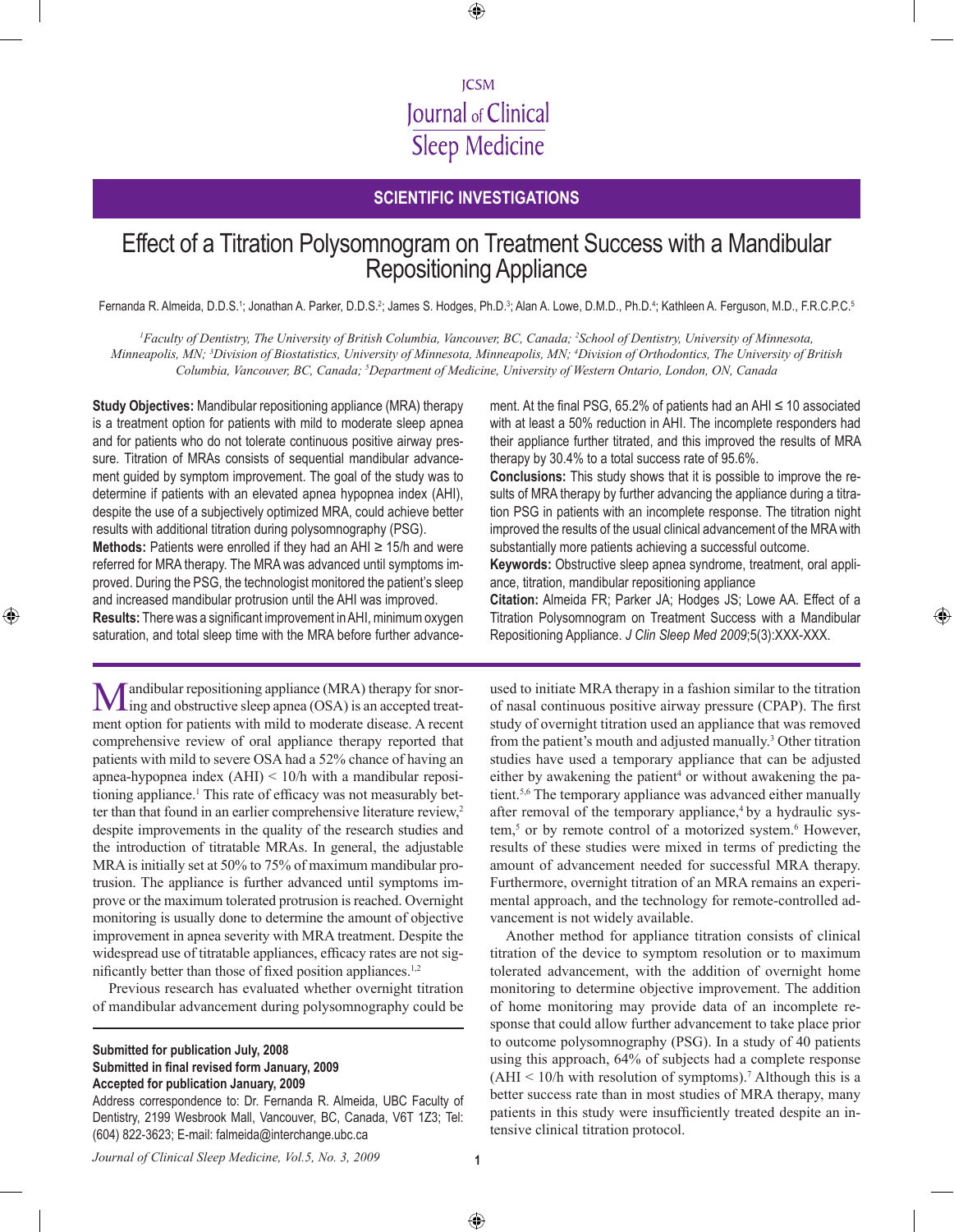We evaluated a simple clinical protocol consisting of incremental advancement of an MRA by the patient to the point of good symptom control, followed by a titration PSG with the opportunity to further advance the appliance if needed. This titration PSG allowed for further advancement of the MRA during the night if the AHI remained high. The goal of the study was to determine if patients with an elevated AHI, despite the use of a clinically optimized MRA, could achieve better results with additional titration during the outcome PSG.

#### **METHODS**

#### **Patient Population**

This was a retrospective study of patients with moderate to severe obstructive sleep apnea syndrome (OSAS) who were referred for treatment to one of the authors' (JP) clinical practice for MRA therapy. These subjects represented all patients referred between 2002 and 2004 who had an initial overnight sleep study (split-night PSG) and a later follow-up titration PSG with an MRA in place. Patients were included if they had an  $AHI \geq 15/h$ (on the diagnostic part of the initial PSG), adequate tooth support for retention of the MRA, and minimum protrusive and lateral excursive movements of 5 mm. Patients were excluded if there was evidence of significant periodontal disease, edentulism, active jaw or temporomandibular joint (TMJ) pain, compromised jaw function, or a gag reflex that prohibited use of the MRA.

#### **Polysomnography**

⊕

Standard nocturnal split-night PSGs were performed at accredited sleep disorders centers in the Minneapolis–St. Paul area. Electroencephalogram (EEG), electrooculogram (EOG), and submental electromyogram (EMG) electrodes were applied in the standard fashion for sleep stage evaluation. Respiratory parameters were recorded, including nasal airflow and pressure, oxygen saturation by pulse oximetry, and chest wall and abdominal movement. Snoring was monitored by the technologist but not objectively quantified. The data were recorded on a computerized system but were manually scored. An apnea was defined as cessation of airflow for  $\geq 10$  sec. A hypopnea was defined as a reduction in amplitude of airflow or thoracoabdominal movement to  $\leq 50\%$  of the baseline for  $> 10$  sec with an accompanying desaturation  $\geq 4\%$ . A respiratory effort related arousal (RERA) was any breathing-related arousal that did not meet the criteria for a hypopnea. The AHI was defined as the number of apneas plus hypopneas per hour of sleep. The respiratory disturbance index (RDI) was defined as the number of apneas plus hypopneas plus RERAs per hour of sleep.

#### **Study Protocol**

All of the patients had a comprehensive history and head, neck and oral cavity examination undertaken at the initial evaluation by the dentist. Each patient completed pretreatment symptom questionnaires including the Epworth Sleepiness Scale (ESS)<sup>8</sup> and a symptom questionnaire. Informed consent for oral appliance therapy was obtained. At the initial visit, upper and lower impressions were completed and a George Gauge

⊕

bite registration was taken with the mandibular treatment position at 60% of maximum protrusion, with approximately 3-5 mm of inter-incisal opening.

⊕

The MRA (Adjustable PM Positioner) was custom-made for each patient from dental study models. The device was constructed of a thermal-sensitive, processed acrylic material (Bruxeze) that provided full occlusal coverage. The appliance was placed in warm water before insertion in the mouth to slightly soften the material and provide easier insertion. A 7-mm expansion screw was attached to the right and left buccal segments to allow mandibular advancement in 0.25 mm increments. If the screw mechanism reached its maximum advancement, the appliance was sent to the dental laboratory and the screw was removed, zeroed, and re-bonded in the current treatment position. This allowed the patient to further advance the mandible. The screw mechanism attachment allowed 2-3 mm of lateral and protrusive movement of the mandible when the device was in the mouth. A rectangular opening in the anterior of the device provided adequate space for mouth breathing.

At follow-up appointments with the dentist, the MRA fit was fine tuned for patient comfort. The patients were given written and oral instructions on care and use of the device. They were instructed not to advance the MRA during the first week so they could become accustomed to the MRA. Subsequently they were instructed to advance the screw mechanism 0.5 mm (2 turns) every 3 nights until the symptoms of snoring, daytime drowsiness, and quality of sleep normalized.

The patients were interviewed and examined by the dentist every 4-6 weeks. Clinical symptoms were evaluated by having the patient complete the symptom questionnaire and the ESS at follow-up visits. The questionnaire also included questions about compliance, ease of use, overall satisfaction, and side effects such as tooth discomfort, jaw pain, or changes in occlusion. When the patient reported that sleep apnea symptoms were well controlled with the MRA, the patient was referred to the sleep disorders center for a follow-up PSG with titration (if necessary).

During the follow-up titration PSG, the patient slept with the MRA in place. The sleep technologist was instructed to closely monitor the AHI; if at any time after the first 30 min the AHI was > 10/h, the technologist would awaken the patient and have the patient advance the screw mechanism by 1 mm (4 turns) and then go back to sleep. To standardize this procedure, all technicians received a letter from the referring dentist with the instructions for the titration PSG. Further advancement could be done for snoring or RERAs. Snoring was monitored by the technologist but it was not objectively quantified. The technologist monitored the patient's sleep and waited  $\geq$  30 min at each mandibular position before waking the patient to advance the device again. The appliance was advanced no more than 3 times (a total of 3 mm) during the night. If after 3 hours the appliance had been maximally advanced and the patient's AHI was not reduced to an acceptable level, then another trial of CPAP was offered to the patient. Shortly after the titration PSG, the patient was scheduled for a consultation with the sleep physician and the dentist.

### **Outcome Measures**

In the absence of a consensus in the literature regarding the definition of a successful treatment outcome for MRA therapy,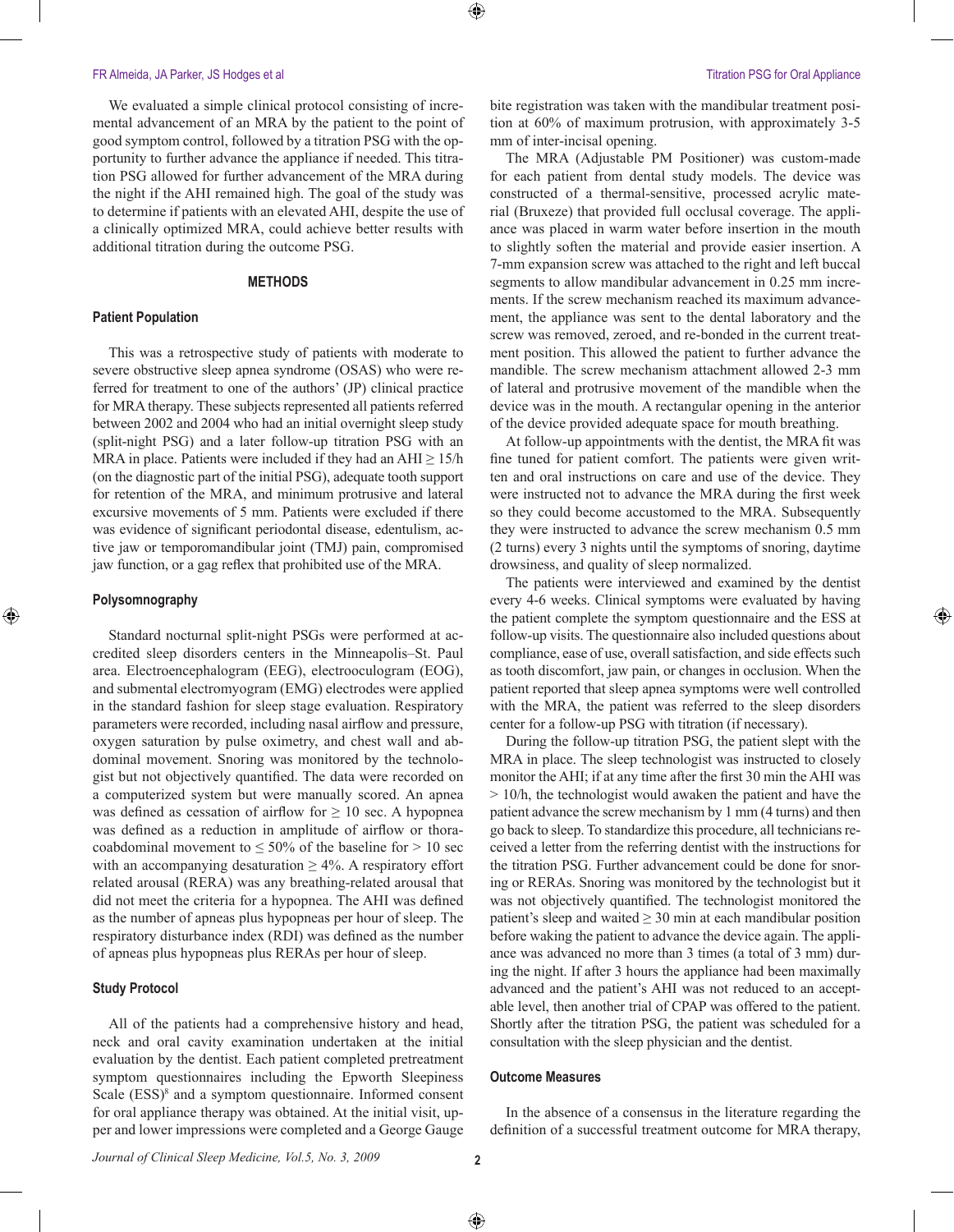**Table 1**—Baseline Demographics and PSG Characteristics

|                                    | All $(n=23)$      |
|------------------------------------|-------------------|
| Gender (male/female)               | 17/6              |
| Age (years)                        | $52.5 \pm 12.5$   |
| Body mass index $(kg/m2)$          | $28.9 \pm 4.9$    |
| <b>Epworth Sleepiness Scale</b>    | $10.1 \pm 6.1$    |
| Apnea-hypopnea index (/h)          | $36.2 \pm 21.7$   |
| Respiratory disturbance index (/h) | $47.0 \pm 20.6$   |
| Minimum oxygen saturation $(\%)$   | $83.0 \pm 4.8$    |
| Total sleep time (min)             | $218.2 \pm 110.2$ |
| Sleep efficiency $(\% )$           | $76.0 \pm 12.6$   |
|                                    |                   |

Data presented as number (gender) or in mean  $\pm$  standard deviation

we have reported 3 different definitions of success. The first definition was a reduction in the AHI to  $\leq 10/h$  with a 50% reduction in AHI from baseline (criterion 1). The second definition was reduction of the AHI to  $\leq$  5/h, with the AHI reduced  $\geq$ 50% of the pretreatment level (criterion 2). The third definition of success was an AHI  $\leq 10/h$  and RDI  $\leq 15/h$  (criterion 3), which takes into account arousals related to an increase in the respiratory effort. Patients were classified as *responders* if titration was not needed during the follow-up PSG, *incomplete responders* if their AHI was reduced to meet success criteria after titration, and *non-responders* if they did not meet any definition of success despite titration.

#### **Statistical Analyses**

⊕

Changes in continuous measures (sleep study measurements and demographic information) were tested using a 2-tailed paired *t*-test. Differences in categorical measures (Epworth Sleepiness Scale) were tested using a 2-sided exact McNemar test. Comparisons in the AHI between baseline, before titration and after titration were tested using the Friedman test followed by the Wilcoxon post hoc test with Bonferroni correction ( $\alpha$  = 0.017).  $P < 0.05$  was the threshold of statistical significance.

#### **RESULTS**

#### **Subjects**

Twenty-four subjects met inclusion criteria for the study; 23 subjects completed the protocol. One subject was excluded from analysis because the titration protocol was not followed during a follow-up PSG despite the presence of ongoing obstructive respiratory events. The 23 subjects included 17 men and 6 women with a mean AHI of 36.2 (standard deviation [SD] 21.7). Ten subjects had moderate OSAS (AHI 15 to 30) and 13 had severe OSAS (AHI > 30). Table 1 summarizes baseline demographics. Eighteen patients had failed previous medical treatment (unable to tolerate CPAP), and 4 patients had not been previously treated. One patient who could not tolerate CPAP had a uvulopalatopharyngoplasty and a septoplasty before MRA treatment.

### **Treatment Efficacy**

The average time between insertion of the MRA and the final titration PSG was 5.8 months. There was no significant change in the body mass index (BMI) of the subjects between recruitment and the final PSG (Table 2). At the final PSG there was a significant improvement in AHI, RDI, minimum oxygen desaturation, and total sleep time with the MRA before further advancement was done by the technologist (Table 2). The PSG results showed that 15 of 23 subjects (65%) were successfully treated, achieving an AHI  $\leq 10/h$  and a reduction in AHI of 59% (criterion 1). In these 15 subjects, there was a large decrease in the average AHI from 32.1/h to 2.2/h. Thirteen subjects (56.5%) achieved AHI  $\leq$  5/h and a 50% reduction in AHI. Ten of these 15 subjects had no in-laboratory titration, but in 5 subjects there was evidence of increased respiratory effort or snoring and further advancement was done even though the AHI was < 10/h. Table 3 summarizes AHI and RDI data from all subjects.

Eight patients had an  $AHI > 10/h$  at the beginning of the follow-up PSG (incomplete responders); these patients underwent the in-laboratory advancement protocol. With further advancement (average 2.7 mm), 7 of the 8 subjects achieved an AHI  $\leq$ 10/h. There was significant improvement in AHI in the group of responders. For the other subjects there was a statistically significant change only in the AHI between before-advancement PSG and after additional in-laboratory titration (Figure 1). The responders ( $AHI \leq 10/h$ ) and incomplete responders were not statistically different in terms of demographic or polysomnographic variables (Table 4). The addition of overnight titration improved the outcome of MRA therapy using any of the 3 success criteria. The percentage of patients who were incomplete responders (success only after titration PSG) ranged from 17.4% to 30.4%, depending on the success criteria chosen, as seen in Figure 2.

⊕

#### **Symptoms and Treatment Compliance**

Of 21 patients who answered the post-treatment questionnaire, 9 reported that they were very satisfied with the MRA, and 12 reported they were satisfied. None of these patients reported TMJ discomfort after the follow-up PSG. All 23 patients reported using their appliance regularly by the time of the follow-up PSG. Fifteen patients reported using the appliance 100% of the nights, and 6 patients reported using the MRA at least 75% of the nights. Subjective snoring improved in all but one patient. Eighteen subjects reported feeling sometimes or often unrefreshed upon awakening prior to the MRA, and 14 of these subjects (78%) reported an improvement in this with MRA therapy. All of the patients completed a baseline ESS before the use of the MRA and at the final PSG. Sleepiness per ESS improved from baseline to final PSG, with a significant reduction in the mean ESS from 10.1 to 6.1.

#### **DISCUSSION**

This study shows that it is possible to improve the results of MRA therapy by advancing the appliance during a titration PSG in patients with an incomplete response. The titration night improved the results of the usual clinical advancement of the MRA by 17% to 35%, depending upon the criterion used to define success. The protocol was simple to implement in the sleep laboratory, with the technologist asking the patient to advance the appliance in 1-mm increments if the patient continued to snore, demonstrated increased respiratory effort, or continued to have

*Journal of Clinical Sleep Medicine, Vol.5, No. 3, 2009* **3**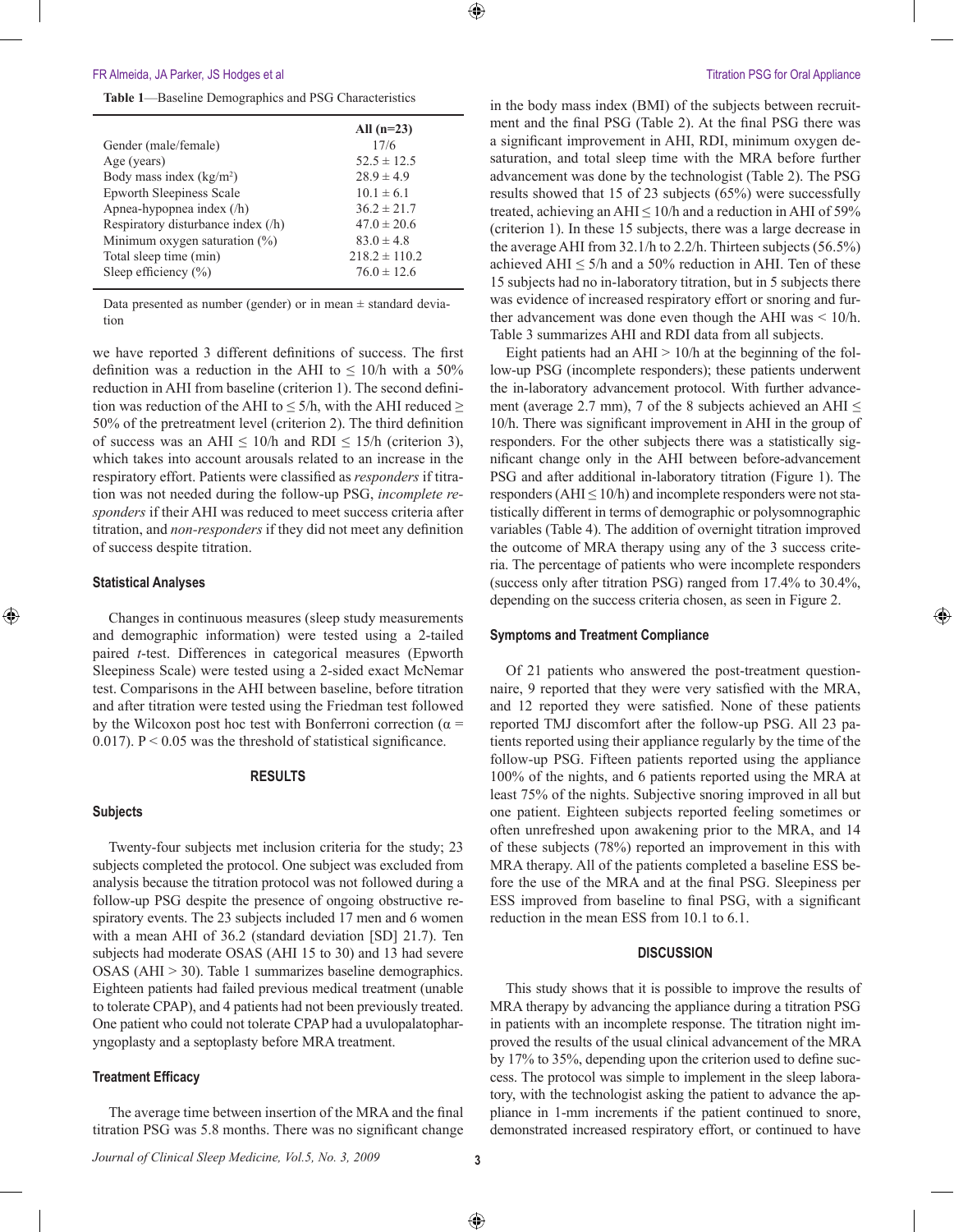### FR Almeida, JA Parker, JS Hodges et al **Titration PSG for Oral Appliance Titration PSG for Oral Appliance**

⊕

**Table 2—**Baseline Polysomnographic Data and Outcome Polysomnographic Data Before In-Laboratory Titration in All Subjects (n=23)

| <b>Baseline</b><br>Polysomnogram<br>$28.9 \pm 4.9$ | <b>Outcome Polysomnogram</b><br><b>Before Titration</b><br>$28.8 \pm 4.5$ | p-value |
|----------------------------------------------------|---------------------------------------------------------------------------|---------|
|                                                    |                                                                           |         |
|                                                    |                                                                           | 0.73    |
| $36.2 \pm 21.7$                                    | $16.5 \pm 35.1$                                                           | 0.03    |
| $47.0 \pm 20.6$                                    | $27.0 \pm 34.5$                                                           | 0.01    |
| $83.0 \pm 4.8$                                     | $85.9 \pm 3.1$                                                            | 0.02    |
|                                                    | $333.6 \pm 80.2$                                                          | 0.001   |
| $76.0 \pm 12.6$                                    | $77.1 \pm 14.9$                                                           | 0.68    |
|                                                    | $218.2 \pm 110.2$                                                         |         |

Data presented in mean  $\pm$  standard deviation

⊕



**Figure 1**—Individual apnea-hypopnea index (AHI) characteristics at baseline and during PSG(s). \*Significant difference between baseline AHI and AHI before advancement AHIBA. \*\*Significant difference between AHI before advancement (AHIBA) and AHI after advancement (AHIAA). Dashed line is mean and bars are for standard error of mean.

respiratory events. The patients achieved sufficient sleep time during the titration PSG, despite being awakened to make the advancements.

It is well known that self-reporting of changes in symptoms is not a reliable method of determining success with treatment. However, most outcome studies on MRA therapy use selfreporting as the basis for sending the patient for a follow-up PSG. Our data were based on subjective evaluation of the patient's snoring and daytime function, and indicated that there was no difference in symptoms reported by the responders and incomplete responders following self-titration of the appliance; therefore none of the characteristics would allow us to predict which patients would need further in-laboratory titration. All of the patients titrated their appliances based upon subjective improvement similar to that done in the study by Fleury and colleagues.<sup>7</sup> They found that approximately 25% further advancement had to be done because of a persistently abnormal oxygen desaturation index despite reports of symptom resolution. This supports the recommendation that patients undergo overnight testing to determine objective improvement in apnea severity even when there is a good subjective response.<sup>9</sup>

Since there is no consensus about the definition of a successful treatment outcome, we used 3 different criteria (Figure 2). In this study, if the definition of a successful outcome was an AHI  $\leq$  10/h and a reduction of AHI by at least 50%, then the success rate increased by 30.4% following the titration PSG. If the definition of a successful outcome was AHI  $\leq$  5/h and a 50% reduction in AHI, then the success rate increased by 17.4%. If we used the definition of a successful outcome of  $AHI \leq 10/h$ and RDI  $\leq$  15/h, then the success rate was improved by 26.1% after titration. The addition of RDI as a criterion thus incorporates all respiratory-related arousals as an outcome measure; we did not assess arousals due to other mechanisms in our analysis. Regardless of the definition we chose, further advancement of the MRA during a titration PSG improved success rates significantly. Even with our strictest criterion, we found a success rate of 70%, which is higher than other studies in the literature that evaluated treatment of patients with moderate to severe OSA.10- <sup>13</sup> Although the in-laboratory titration did not allow for a full night with the appliance in the final position, we found that this protocol did improve the success rate with the MRA.

The present study supports the use of a protocol that will increase success rates with MRA therapy but it does not specifically predict who will do well with MRA therapy. Success rates were high in this study even prior to additional titration, but this represents a selected population who complied with long-term follow-up and returned to the laboratory for an outcome and titration PSG. Selection of patients for this study may have been biased because there were many patients who had undergone other types of treatments for OSA. However, oral appliance treatment is a widely used approach in our medical community and in others, where most of the moderate to severe patients have had a trial of CPAP before being referred for MRA therapy. The results of this study also showed that most subjects had a significant improvement in symptoms. Even prior to further advancement, the patients had an improvement in daytime

*Journal of Clinical Sleep Medicine, Vol.5, No. 3, 2009* **4**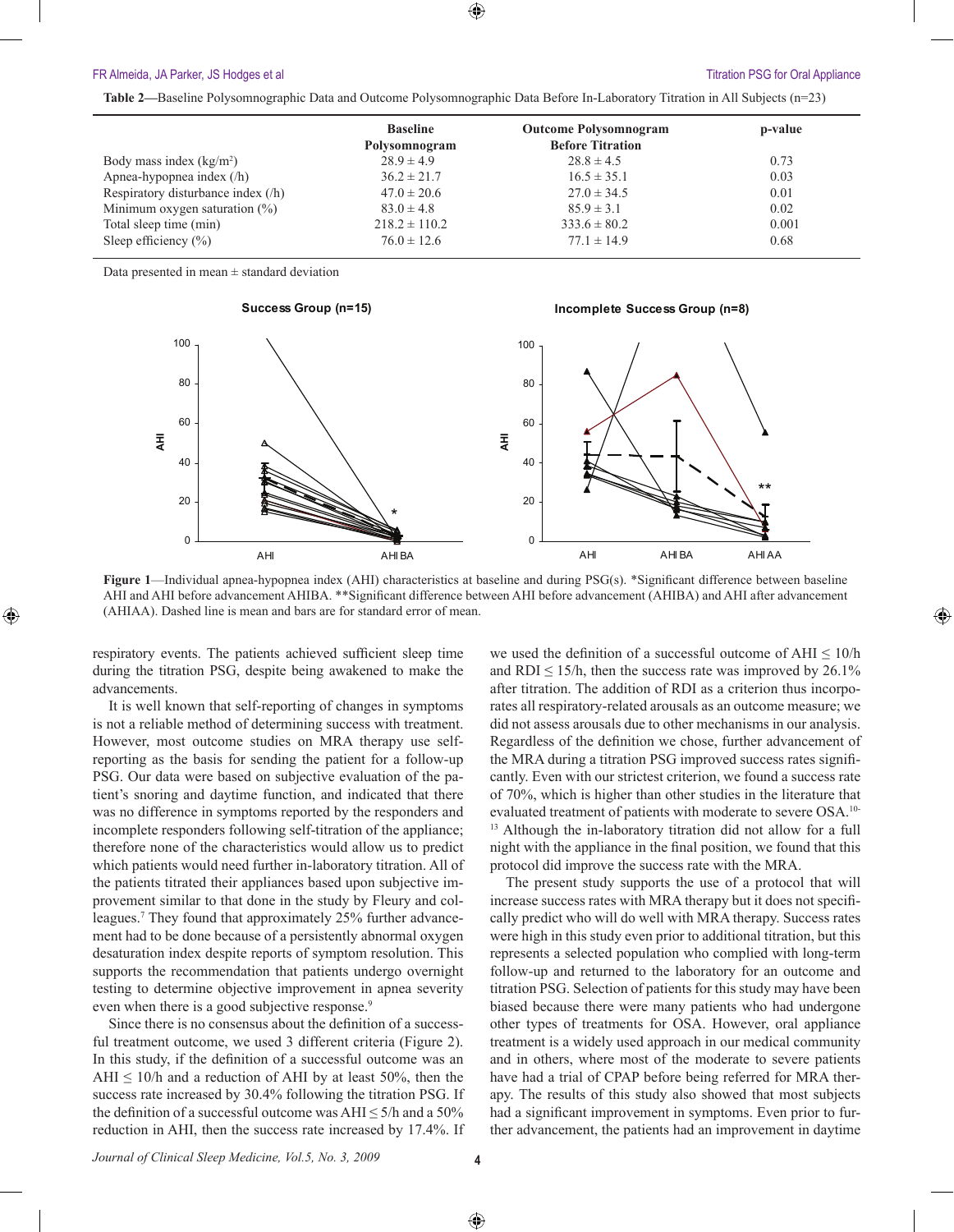⊕

⊕

**Table 3—**Effects of Oral Appliance Therapy and the Advancement Night on Apnea-Hypopnea Index (AHI) and Respiratory Disturbance Index (RDI)

|                  |                 | AHI                                  |                                |                |             |              |                 | <b>RDI</b>                           |                              |   |
|------------------|-----------------|--------------------------------------|--------------------------------|----------------|-------------|--------------|-----------------|--------------------------------------|------------------------------|---|
| <b>Patient</b>   | <b>Baseline</b> | <b>Before further</b><br>advancement | After further #<br>advancement |                |             |              | <b>Baseline</b> | <b>Before further</b><br>advancement | After further<br>advancement |   |
| 1                | 21.0            | 0.0                                  |                                |                | a           | $\mathbf{c}$ | 33.0            | 4.0                                  |                              | e |
| $\sqrt{2}$       | 16.4            | 0.0                                  |                                |                | a           | $\mathbf{c}$ | 41.5            | 2.1                                  |                              | e |
| $\overline{3}$   | 50.0            | 1.0                                  |                                |                | a           | $\mathbf{c}$ | 52.0            | 27.0                                 |                              |   |
| $\overline{4}$   | 21.0            | 1.0                                  |                                |                | a           | $\mathbf{c}$ | 48.0            | 1.0                                  |                              | e |
| $\mathfrak s$    | 15.0            | 1.0                                  | 1.0                            | 1              | a           | $\mathbf{c}$ | 30.0            | 24.0                                 | 15.0                         | f |
| 6                | 17.0            | 1.0                                  | 2.0                            | 3              | a           | $\mathbf{c}$ | 32.0            | 12.0                                 | 4.0                          | e |
| $\boldsymbol{7}$ | 105.0           | 1.0                                  | 0.0                            | $\overline{2}$ | a           | $\mathbf{c}$ | 106.0           | 9.0                                  | 1.0                          | e |
| $\,$ $\,$        | 30.6            | 1.4                                  |                                |                | a           | $\mathbf{c}$ | 56.5            | 11.1                                 |                              | e |
| 9                | 23.9            | 2.1                                  |                                |                | a           | $\mathbf{c}$ | 33.7            | 9.7                                  |                              | e |
| 10               | 19.5            | 2.6                                  |                                |                | a           | $\mathbf{c}$ | 26.7            | 13.7                                 |                              | e |
| 11               | 24.6            | 2.8                                  |                                |                | a           | $\mathbf c$  | 28.3            | 10.5                                 |                              | e |
| 12               | 30.0            | 3.2                                  |                                |                | a           | $\mathbf{c}$ | 30.0            | 13.0                                 |                              | e |
| 13               | 32.7            | 4.8                                  |                                |                | a           | $\mathbf{c}$ | 35.3            | 18.8                                 |                              |   |
| 14               | 38.2            | 5.2                                  | 1.2                            | 3              | a           | d            | 45.9            | 26.1                                 | 6.0                          | f |
| 15               | 36.0            | 6.0                                  | 8.0                            | $\mathbf{1}$   | a           |              | 51.0            | 16.0                                 | 15.0                         | f |
| 16               | 87.0            | 13.0                                 | 2.0                            | 3              | b           | d            | 95.0            | 43.0                                 | 17.0                         |   |
| 17               | 41.0            | 16.0                                 | 6.8                            | 3              | b           |              | 52.0            | 20.1                                 | 26.2                         |   |
| 18               | 33.9            | 16.4                                 | 3.0                            | $\mathfrak{2}$ | b           | d            | 35.3            | 20.9                                 | 6.8                          | f |
| 19               | 34.4            | 17.9                                 | 9.8                            | 1              | $\mathbf b$ |              | 42.8            | 19.8                                 | 14.4                         | f |
| 20               | 34.0            | 20.0                                 | 10.0                           | $\overline{2}$ | $\mathbf b$ |              | 35.0            | 49.0                                 | 23.0                         |   |
| 21               | 38.7            | 23.1                                 | 2.6                            | $\mathfrak{2}$ | $\mathbf b$ | d            | 38.7            | 23.1                                 | 2.6                          | f |
| 22               | 56.1            | 84.8                                 | 6.4                            | $\overline{3}$ | $\mathbf b$ |              | 57.3            | 84.8                                 | 37.0                         |   |
| 23               | 26.1            | 155.5                                | 55.8                           | $\mathfrak{Z}$ |             |              | 76.0            | 161.9                                | 61.9                         |   |
| Mean             | 36.2            | 16.5                                 | 8.4                            |                |             |              | 47.0            | 27.0                                 | 17.7                         |   |
| <b>SD</b>        |                 | 35.1                                 | 14.7                           |                |             |              | 20.6            | 34.5                                 | 16.8                         |   |

Data is sorted out in crescent order of the before further advancement AHI. # stands for the number of times the appliance was advanced during overnight titration. Criterion 1 is represented with letters *a* and *b*, criterion 2 represented with *c* and *d*, and criterion 3 is represented with *e* and *f*. a = AHI ≤10 and 50% reduction (n=15); b = AHI ≤10 and 50% reduction after further advancement after further advancement (n=7)  $c = AHI \leq 5$  and 50% reduction (n= 13); d = AHI  $\leq 5$  and 50% reduction after further advancement (n=4); e = AHI  $\leq 10$  and RDI  $\leq 15$  and AHI and RDI 50% reduction (n=10);  $f = AHI \le 10$  and RDI  $\le 15$  after further titration (n=6).

sleepiness and a decrease in waking up unrefreshed. We found the ESS decreased from an average of 10 to 6, and 78% of the patients reported feeling more refreshed upon awakening in the morning. Self-reported compliance during treatment was excellent, with all patients using the appliance at least 75% of the nights. Although these are subjective measures, these findings are consistent with other studies of MRA therapy.<sup>14-17</sup>

Overnight titration of oral appliance treatment can be done prior to the initiation of treatment<sup>4-6</sup> or after a period of acclimatization or clinical titration.3,7 One study evaluated a titration protocol that consisted of incremental advancement of the appliance over weeks to months with an end point of symptom resolution and improvement on overnight home oximetry (reduction in the oxygen desaturation index to  $\leq 10/h$ ), or in the absence of those improvements, advancement to maximum protrusion.<sup>7</sup> In a study of 40 patients using this methodology, 64% had a complete response defined as an AHI < 10/h and resolution of symptoms.<sup>7</sup> This protocol is a labor-intensive approach with the addition of oximetry to the protocol. It could result in patients having more than one overnight home study in order to determine when they are ready for the final PSG. If the final adjustments can be made at the time of the outcome PSG, this might be more efficient and less costly for the patient than the addition of home monitoring.

In one of the studies that used overnight titration the authors found that it was feasible to progressively advance the mandible

during sleep using a remote hydraulic system.<sup>5</sup> They reported that the patient's sleep was not disturbed by the adjustment process. Two other studies assessed whether the results from the titration night could be used to predict the response to long-term MRA therapy.4,6 The ability to reduce the AHI during the titration study was highly predictive of success when a permanent MRA was used for long-term therapy in one of the studies<sup>6</sup> but not in the other.4 Although both studies used the same device for long-term treatment, there were differences in the titration approach. The use of temporary appliances for overnight titration prior to the initiation of treatment, regardless of whether they are manually adjusted or remotely controlled, has not been widely adopted. In both of those studies, the patients had a baseline overnight study, a titration study, and an outcome overnight study. Our approach involves a baseline diagnostic study (full night or split-night) and a combined titration and outcome night. Based upon our results, we would suggest that additional titration during the outcome PSG would be feasible in many sleep laboratories and, while increasing the success rate of MRA therapy, it does not increase the cost or complexity of the titration process.

With mandibular advancements of up to 3 mm in one night, there may be concern that this could cause jaw discomfort. In this study, mandibular advancement ranged from 1-3 mm. A mean advancement of 2.7 mm during the night was completed for patients who required further titration, but no report of sig-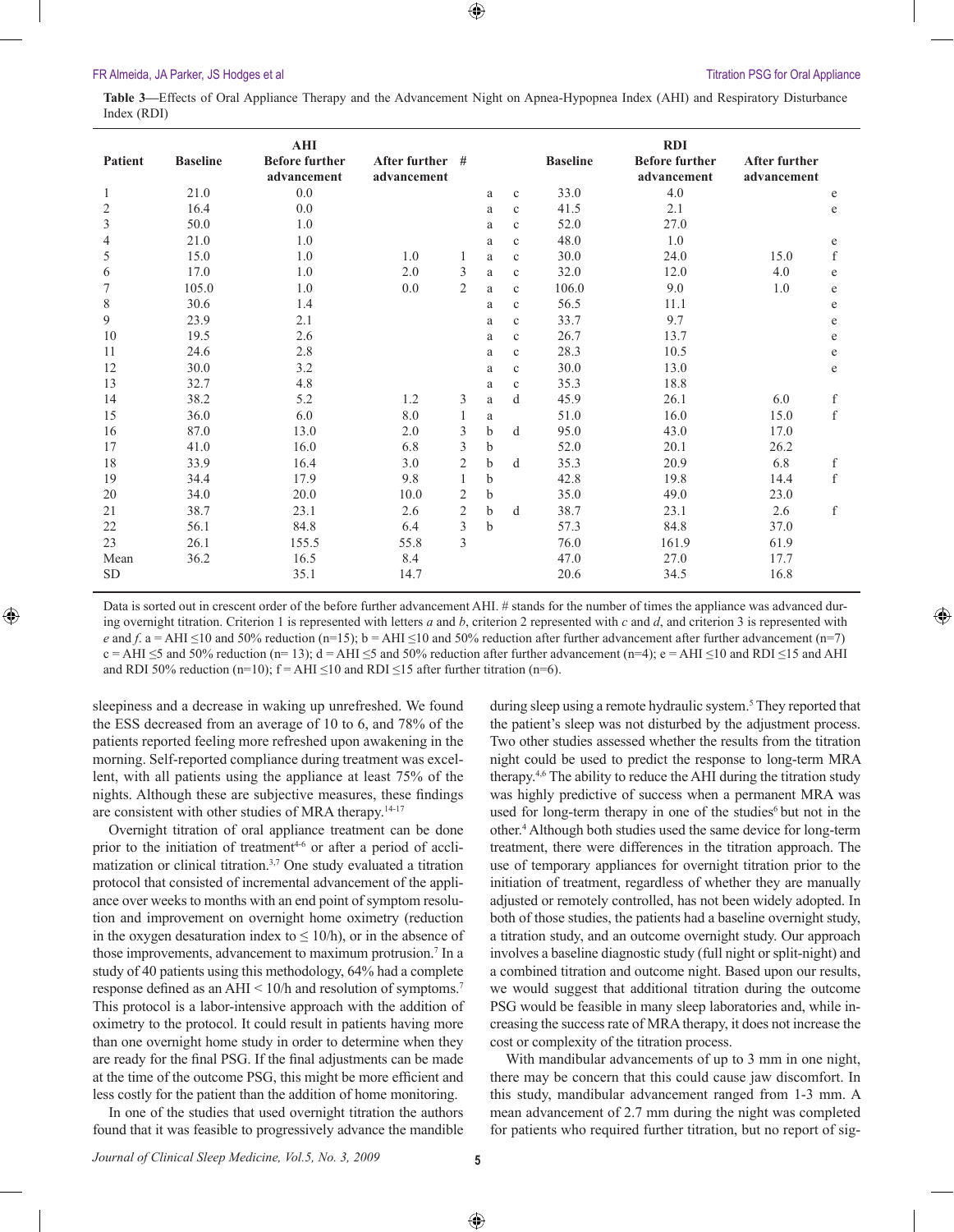⊕

**Table 4** – Demographics and Polysomnographic Characteristics of Responders and Incomplete Responders Defined by AHI Prior to In-Laboratory Titration

|                                    | <b>Responders</b><br>$(n=15)$ | Incomplete<br>Responders $(n=7)$ | <b>Non-Responder</b><br>$(n=1)$ |    |
|------------------------------------|-------------------------------|----------------------------------|---------------------------------|----|
| Gender (male/female)               | 10/5                          | 6/1                              | 1/0                             | ns |
| Age (years)                        | $53.1 \pm 12.8$               | $53.6 \pm 12.1$                  | 36                              | ns |
| Body mass index $(kg/m2)$          | $28.5 \pm 5.3$                | $28.4 \pm 2.0$                   | 38.5                            | ns |
| Epworth Sleepiness Scale           | $9.3 \pm 6.1$                 | $11.2 \pm 6.6$                   | 14                              | ns |
| Apnea-hypopnea index $(/h)$        | $32.1 \pm 22.3$               | $46.4 \pm 19.5$                  | 26.1                            | ns |
| Respiratory disturbance index (/h) | $43.3 \pm 19.8$               | $50.9 \pm 21.2$                  | 76                              | ns |
| Minimum oxygen saturation $(\%)$   | $83.8 \pm 5.4$                | $81.9 \pm 3.7$                   | 79                              | ns |
| Total sleep time (min)             | $219.1 \pm 112.5$             | $193.6 \pm 100.3$                | 377                             | ns |
| Sleep efficiency $(\% )$           | $74.6 \pm 12.0$               | $76.0 \pm 12.8$                  | 97                              | ns |

Data presented in mean  $\pm$  standard deviation

 $\textcircled{\scriptsize{+}}$ 



## $\blacksquare$  Success  $\blacksquare$  Success after advancements  $\square$  Failure

**Figure 2**—Percentage of oral appliance therapy success according to different success criteria.

nificant temporomandibular symptoms were made. Prior to the titration PSG, these patients had been gradually advancing their oral appliances over a period of 5.8 months. In a study without a pretreatment adaptation period, Tsai and coworkers found that some patients did have significant jaw discomfort during the titration night.<sup>6</sup> This complaint was also noted in other studies of overnight titration.4,5 An important aspect of our titration protocol is that we titrated the appliance after an extended period of use, whereas in many other studies, patients were titrated in the laboratory before initiation of home treatment. We believe that the long adaptation period is the reason that our patients did not encounter significant problems with jaw discomfort during or after the titration night at the post-titration appointment.

As shown in Table 3, one patient had an increase in AHI from 26/h on the baseline polysomnogram to 155/h before titration and 55.8/h after titration. At the baseline split-night study he slept only 111.5 minutes before CPAP was started, and therefore his baseline AHI might have been higher than 55.8/h. This patient was morbidly obese (BMI 40.3  $\text{kg/m}^2$ ), which is normally a contraindication for MRA therapy. However, he had been intolerant of CPAP treatment. Other studies have found that the AHI may increase in some patients with MRA therapy<sup>18,19</sup> even with symptom improvement.<sup>20</sup> This supports the need for follow-up overnight monitoring to determine the amount of objective improvement. Furthermore, a follow-up PSG with our titration protocol may be of additional value, since some patients with subjective improvement but without sufficient improvement in AHI might achieve a better success rate after the titration PSG.

Our study has several limitations, including a small sample size of selected patients and compliance measured by questionnaire. In addition, the testing was done at several different sleep laboratories and with several different sleep technologists. The most significant limitation is the use of split-night sleep studies done at baseline, such that the AHI was calculated from a partial night of PSG. Most patients in the region where the study took place generally have split-night studies done to allow diagnosis and CPAP titration in the same study due to financial reasons. Furthermore, on the outcome sleep study the AHI for the final jaw position was calculated on a full night in only 10 subjects who did not have additional titration. For the other 13 subjects there was additional titration, so the AHI was only from the latter part of the night. The fact that the patients were awakened to advance the MRA further during the titration PSG may have affected the amount of sleep data obtained. Another possible limitation is the potential impact of these short sleep intervals on the amount of REM sleep. Sleep apnea frequently worsens during REM sleep. If our protocol reduced REM sleep, we may have overestimated the effect of the MRA on the AHI and RDI. In

 $\bigoplus$